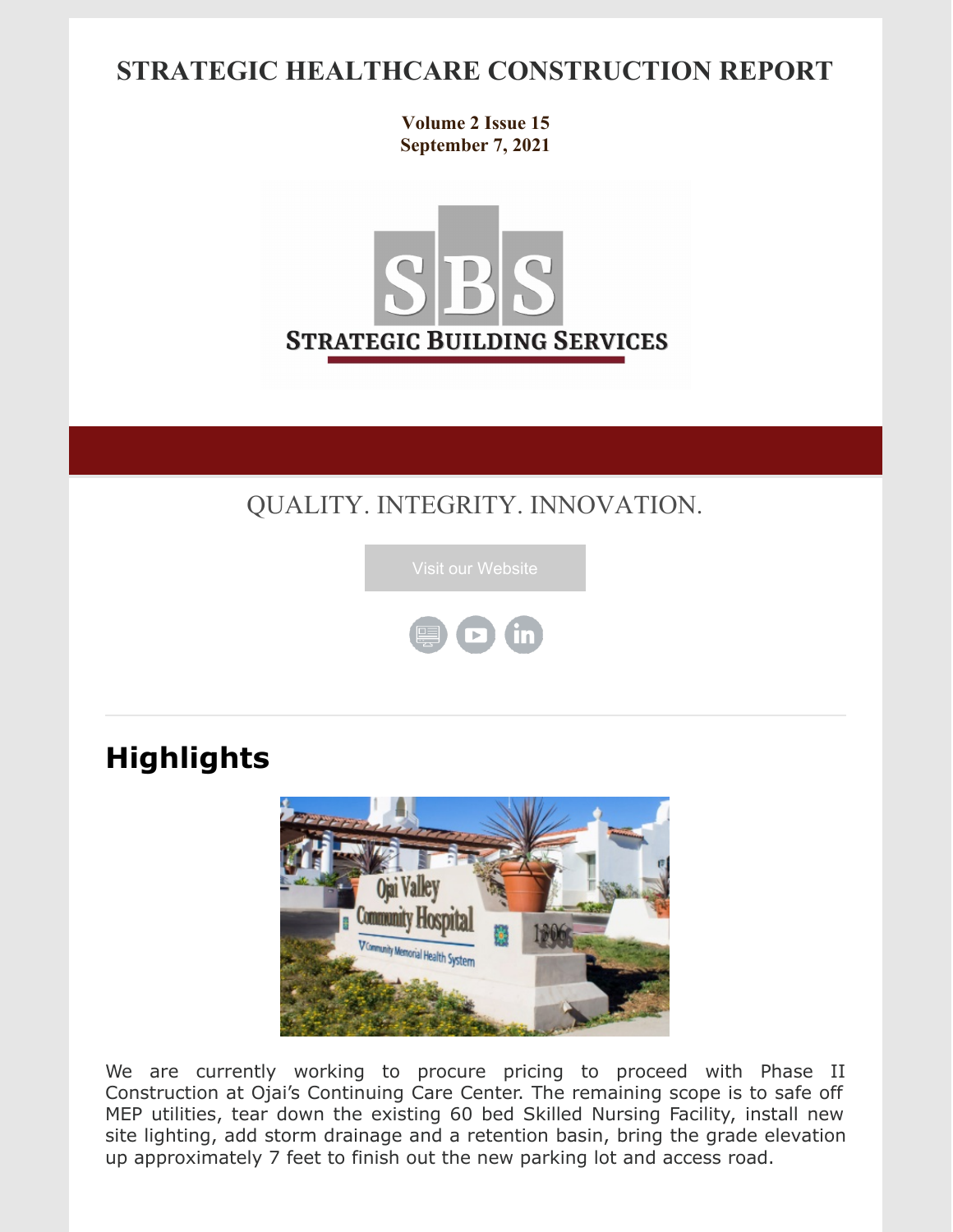



Providence Holy Cross Medical Center is scheduled to kickoff the NICU Expansion project this week. The expansion of the existing NICU Department will accommodate six additional licensed beds for a total of 18 licensed beds. Renovation of Mother-Baby Nurse Station and Well Baby Nursery are included in this project.



# **Newsworthy**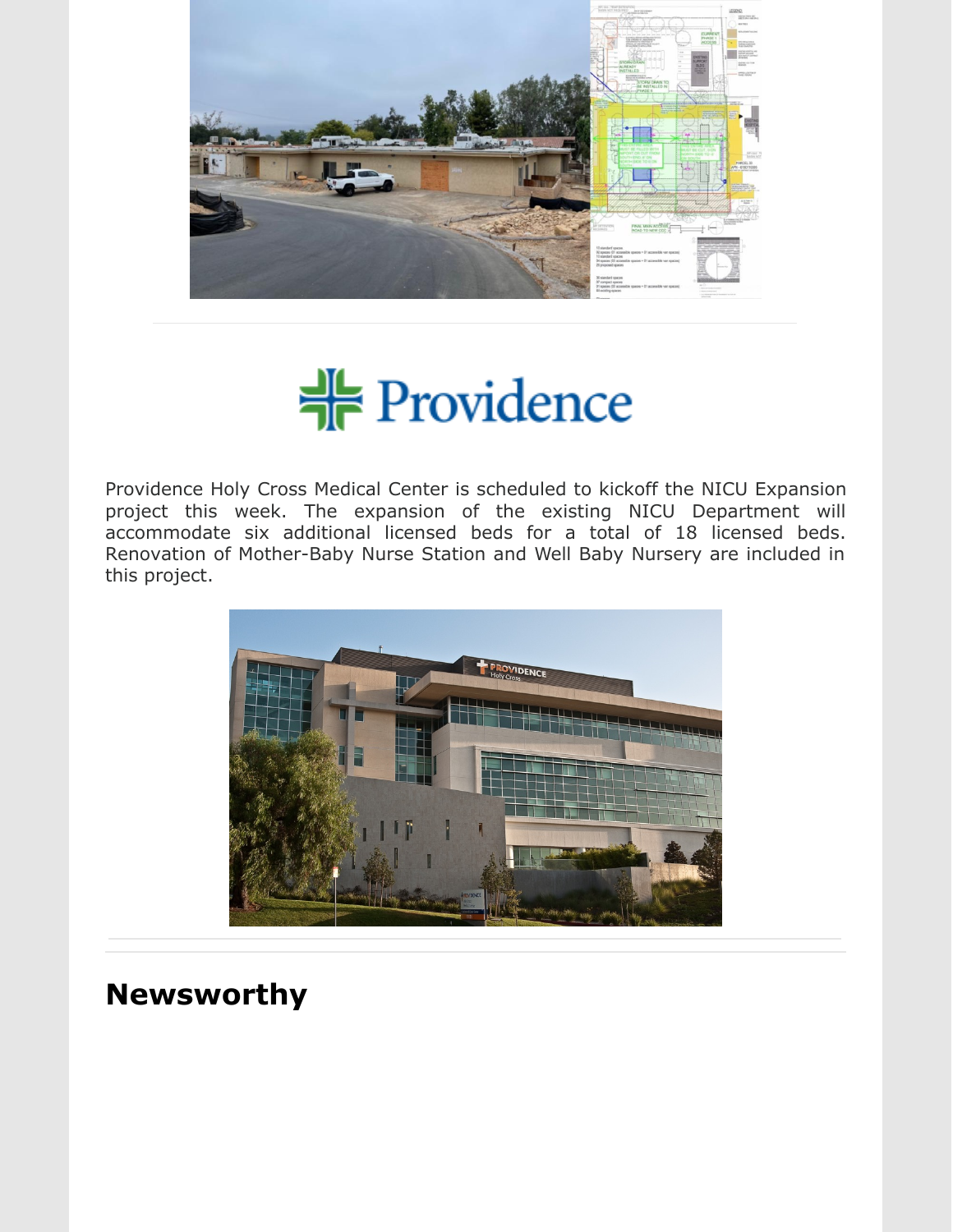

# **[Registration](http://acii.informz.net/z/cjUucD9taT0xMDEyNzU1MiZwPTEmdT0xMTUxMjU3ODUyJmxpPTg4MjI5NTkx/index.html) is Open**

ACI is pleased to be hosting its ACI Concrete Convention in-person, in Atlanta, GA, USA, on October 17-21, 2021. The convention will have a robust schedule that includes traditional in-person activities as well as select programming available live or on-demand to attendees who choose to attend virtually. Make sure to register for the ACI Concrete Convention before the price increases! **[Register](http://acii.informz.net/z/cjUucD9taT0xMDEyNzU1MiZwPTEmdT0xMTUxMjU3ODUyJmxpPTg4MjI5NTky/index.html) today** and save \$100 off your convention experience. Registration rates will increase after September 12, 2021.

# **[Convention](http://acii.informz.net/z/cjUucD9taT0xMDEyNzU1MiZwPTEmdT0xMTUxMjU3ODUyJmxpPTg4MjI5NTkz/index.html) Preview**

The **[Convention](http://acii.informz.net/z/cjUucD9taT0xMDEyNzU1MiZwPTEmdT0xMTUxMjU3ODUyJmxpPTg4MjI5NTk0/index.html) Preview** for the ACI Concrete Convention is now available. The preview will give you a glimpse of some of the events you won't want to miss. It will also provide you with useful information such as where to go to register for the Convention, how to become a sponsor, and much more! Download your copy today and get a sneak peek at what you can expect during the upcoming ACI Convention in Atlanta, GA, USA.

**OSHPD** 

## **[REGISTER](https://www.concrete.org/events/conventions/currentconvention.aspx?&utm_campaign=f21_july21&utm_medium=email&utm_source=register_button) [SCHEDULE](https://www.concrete.org/events/conventions/currentconvention/sessionsandevents.aspx?&utm_campaign=f21_july21&utm_medium=email&utm_source=sessions_button)**

Okov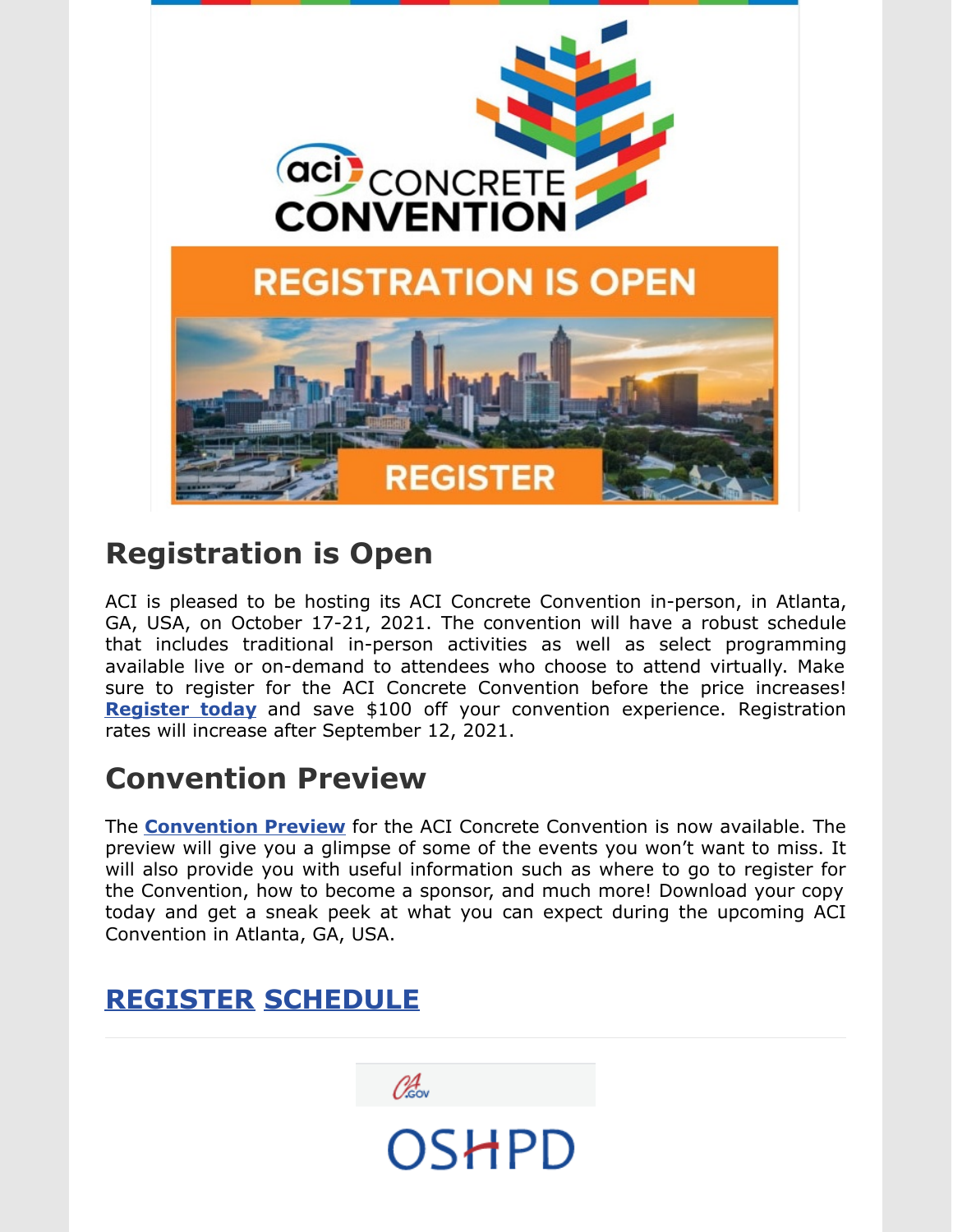### **OSHPD 3 Primary Care Clinics: The What, When, and How**

#### **Two Part Web-Series presented in partnership with the California Primary Care Association (CPCA)**

Learn about what OSHPD 3 is, surveying your potential property, the plan review process and receiving your OSHPD 3 sign-off.

Pleas[e](https://oshpd.ca.gov/document/bsu-webinar-flyer-oshpd-3-primary-care-clinics/) **see [flyer](https://oshpd.ca.gov/document/bsu-webinar-flyer-oshpd-3-primary-care-clinics/)** for more information.

**To register, click on the individual dates below.\***

### **Part 1: Presentation and Overview**

Presented by OSHPD and CPCA **[Tuesday,](https://attendee.gotowebinar.com/register/5402460694414525451) August 24, 2021** 10:00 AM – 12:00 PM (Pacific Time) Fee: Complimentary

- What is OSHPD 3
- Clinic Plan Review Options
- Evaluating Facilities
- Resources Available
- Documentation Submittal and Plan Review
- Plan of Modernization
- Getting the CDPH Form 270 Signed

### **Part 2: Workshop**

Presented by CPCA and OSHPD **[Tuesday,](https://www.cpca.org/CPCA/Training_Events/Event_Display.aspx?EventKey=1WL083121) August 31, 2021** (Registration through CPCA) 10:00 AM – 11:00 AM (Pacific Time) Fee: **CPCA Member: \$100 Non-Member Health Center: \$100 CPCA Associates: \$112.50 Non-CPCA, Non-Health Center: \$125**

- Engage with OSHPD Staff and a Consultant who has years of experience working with Primary Care Clinics in California.
- Ask follow-up questions from Part 1 of the training and get expert advice on OSHPD 3 Building Standards.

**\***You must register for both parts individually to receive separate log-ins.

### **Hospital Inspector of Record: 5-part Series Webinar**

**All individuals considering or planning to take the Hospital Inspector Certification Examination should not miss these informational webinars. Please join OSHPD's Inspection Services Unit (ISU) in a 5-part series on the Inspector of Record program.**

**Click on a date below to register.**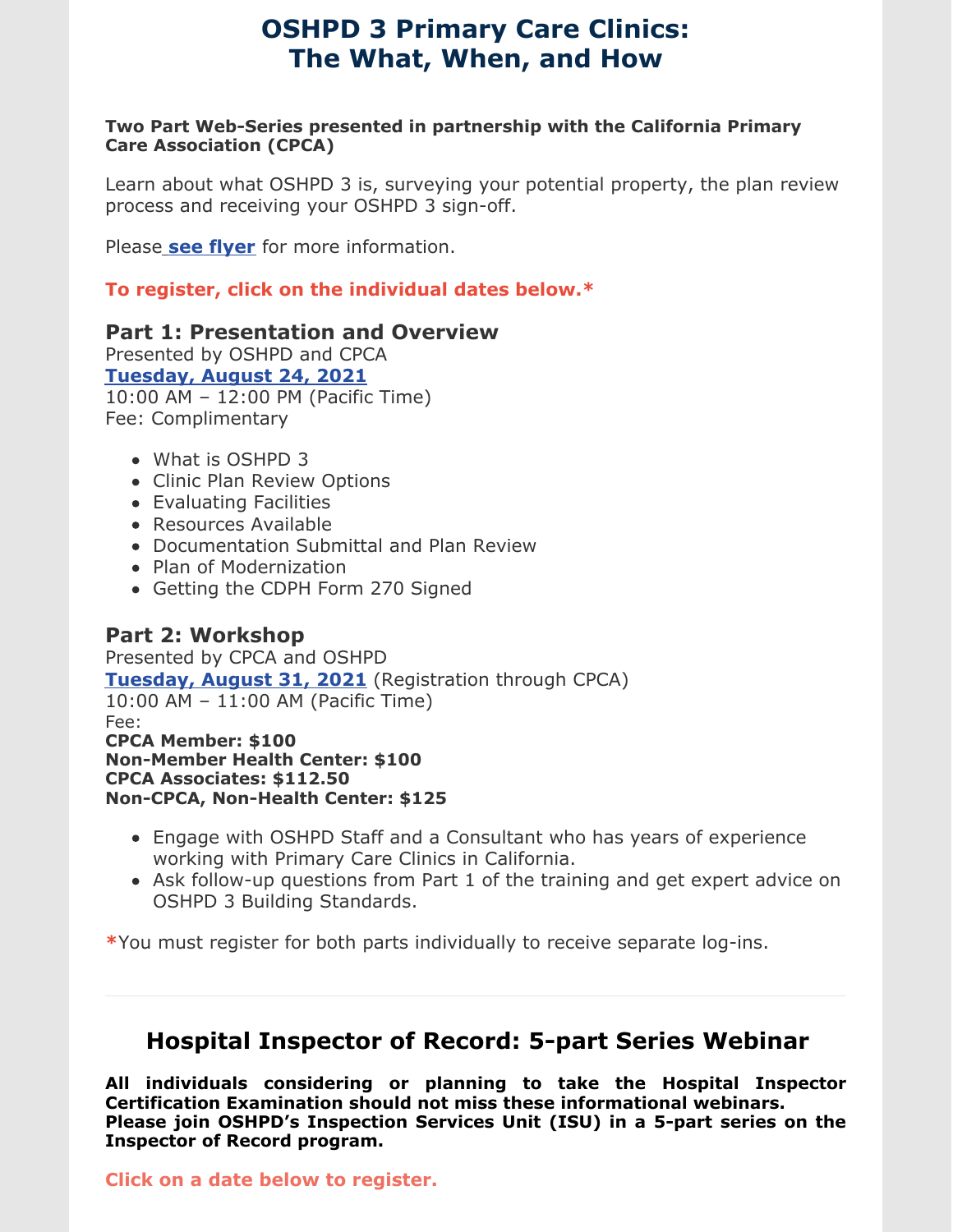August 25, 2021 - SESSION 1: [Introduction](https://oshpd.us3.list-manage.com/track/click?u=b5eac4ceeea1d878cfffc1696&id=cd3be36ba3&e=bf3938caab)

[September](https://oshpd.us3.list-manage.com/track/click?u=b5eac4ceeea1d878cfffc1696&id=3196cade21&e=bf3938caab) 1, 2021 - SESSION 2: How to Prepare for the Exam

[September](https://oshpd.us3.list-manage.com/track/click?u=b5eac4ceeea1d878cfffc1696&id=73248423ca&e=bf3938caab) 8, 2021 - SESSION 3: How to Speak IOR

[September](https://oshpd.us3.list-manage.com/track/click?u=b5eac4ceeea1d878cfffc1696&id=9b90e89649&e=bf3938caab) 15, 2021 - SESSION 4: How to Succeed as an IOR

[September](https://oshpd.us3.list-manage.com/track/click?u=b5eac4ceeea1d878cfffc1696&id=a438278726&e=bf3938caab) 22, 2021 - SESSION 5: Summary

### OSHPD SPEAKERS

Joseph LaBrie, S.E. Regional Compliance Officer Cesar Ponce Compliance Officer James Pan, S.E. District Structural Engineer Monica Colosi Compliance Officer Michelle Lachica Associate Governmental Program Analyst Suzy Rucobo Associate Governmental Program Analyst

## **SBS LABS**

**To subscribe to our Youtube Channel and stay on top of all of the latest click [here.](https://www.youtube.com/channel/UCfR7qiqf9X9tzNf1jD-an_Q)**



NFPA 24 Standard for the **Installation** of Private Fire Service Mains and Their

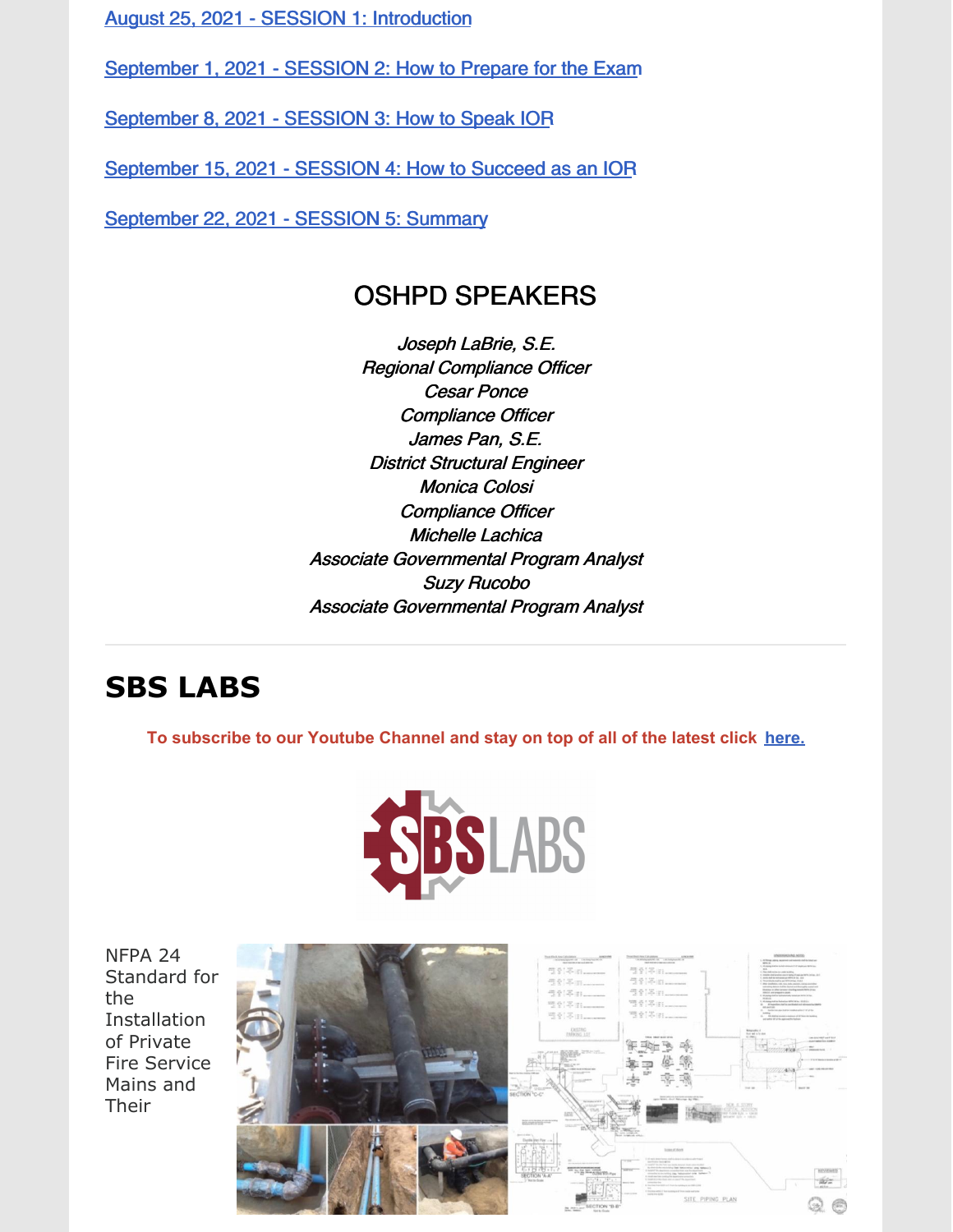#### Appurtenances

This week we are discussing the requirements of Underground Fire Mains under OSHPD jurisdiction. NFPA is a Nationally recognized Standard in which we'll be talking a lot about but with an emphasis on OSHPD projects and it's specific requirements through our experiences. OSHPD has provided clarity on the requirements through Policy Intent Notice (PIN) 5, see link *[here](https://files.constantcontact.com/7250dab0801/61fcc7e9-d4bf-4212-aaf0-4e7afafd6843.pdf)*. It is also clarified in OSHPD CAN 2-0, see link to CAN 2-0 page 5 of 12 *[here](https://files.constantcontact.com/7250dab0801/f2a623e1-a07c-4b65-98d7-737da10e2a5e.pdf)*. We've experienced on our projects a lot of questions on jurisdiction and have had a lot of projects that may only have information on Civil drawings that are not OSHPD approved, are for reference only and at times not noted as a Deferred Submittal Item by the architect.

To find the applicable NFPA code cycle year to utilize for your project, it can be found in Chapter 35 of the California Building Code Cycle your project was submitted and approved under with OSHPD. For this reference, the current 2019 CBC Chapter 35 is 2016 NFPA 24 found in the link *[here](https://files.constantcontact.com/7250dab0801/4181f255-5bf0-4996-8acc-a5af9463df88.pdf)*. OSHPD also has a form and minimum requirement list to obtain local fire authority approvals that can be found in the link *[here](https://files.constantcontact.com/7250dab0801/a6101f78-014c-40b2-8b71-47970c50908a.pdf)*. Working plan submittal requirements are also found in Chapter 4 Section 4.1 under NFPA 24 and found in the link *[here](https://files.constantcontact.com/7250dab0801/7c378957-4063-457c-bd1f-8c4dd2bbcac9.pdf)*

There are many things to account for but every project has it's specific based on many different factors. Here is a list of field condition items that we commonly run across and some items that may be unique to a specific project:

- 10.1 Piping Material Specifications Can be outdated and materials identified in specifications may not be applicable to current preferred products or NFPA requirements as listed for fire water use: AWWA M41 Ductile Iron Pipe vs AWWA C900 PVC Pipe
- 10.6.1 & 10.6.2 Drawing Details & Material Specifications Thrust blocks vs Restrained Joint Systems – Approved details vs Contractor requested substitutions: Material Alter or Non Material Alter requiring an ACD or OSHPD concurrence that can prevent installation if not preapproved & precoordinated prior to scheduled installation
- 10.4.1 & 10.6.2.5 Protection from Corrosion: Contaminated Soils Corrosion Protection/Cathodic Protection Requirements
- 10.4.2.2 Protection from Mechanical Damage
- 10.1.1 Soils Liquefaction & seismic induced settlement (Also see Annex A for Explanatory Material where sections identify an asterisk \* and is for informational purposes only)
- 5.4 Connection from Waterworks Systems: Fire Water Service may also be the Domestic Water Service and may require Chlorination prior to POC to an existing system
- 10.10 Testing & Acceptance.
	- NFPA 24 Form found in the link *[here](https://files.constantcontact.com/7250dab0801/289d9a5c-1cdb-42e8-9651-e4c0aae0344d.pdf)*
- NFPA 72 Monitoring through the fire alarm system NFPA 24 6.2.9 Isolation Valves (Also reference NFPA 13)
	- Post Indicator Valves Supervisory
	- OS&Y Gate Valves Supervisory
	- Isolation Valve Supervisory
	- Tamper Switch at Riser or Standpipe Supervisory
	- Flow Switch at Riser or Standpipe Alarm

It is always good practice to review with the Fire Life Safety Officer and the Local Fire Authority to ensure expectations of their personal review of the system is coordinated. Especially where you have an active operating system that you need to tie into to complete the flushing & Flow test. You don't want to miss steps with